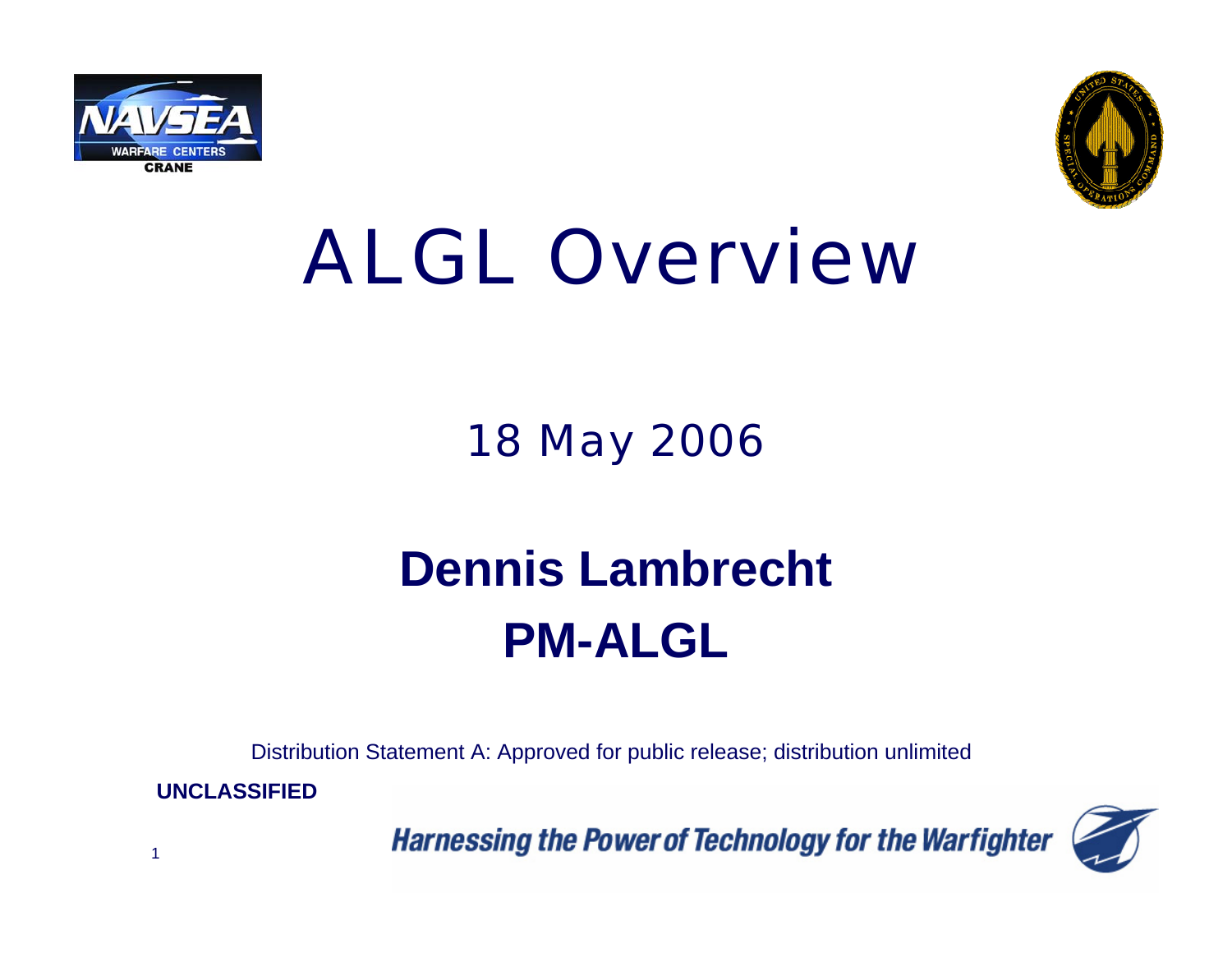



## **Advanced Lightweight Grenade Launcher (MK47 Weapon System and Ammunition)**





#### **MK 285Air Bursting MARK 47 MOD 0 Weapon System StandardHV 40MM**



**UNCLASSIFIED**

Distribution Statement A: Approved for public release; distribution unlimited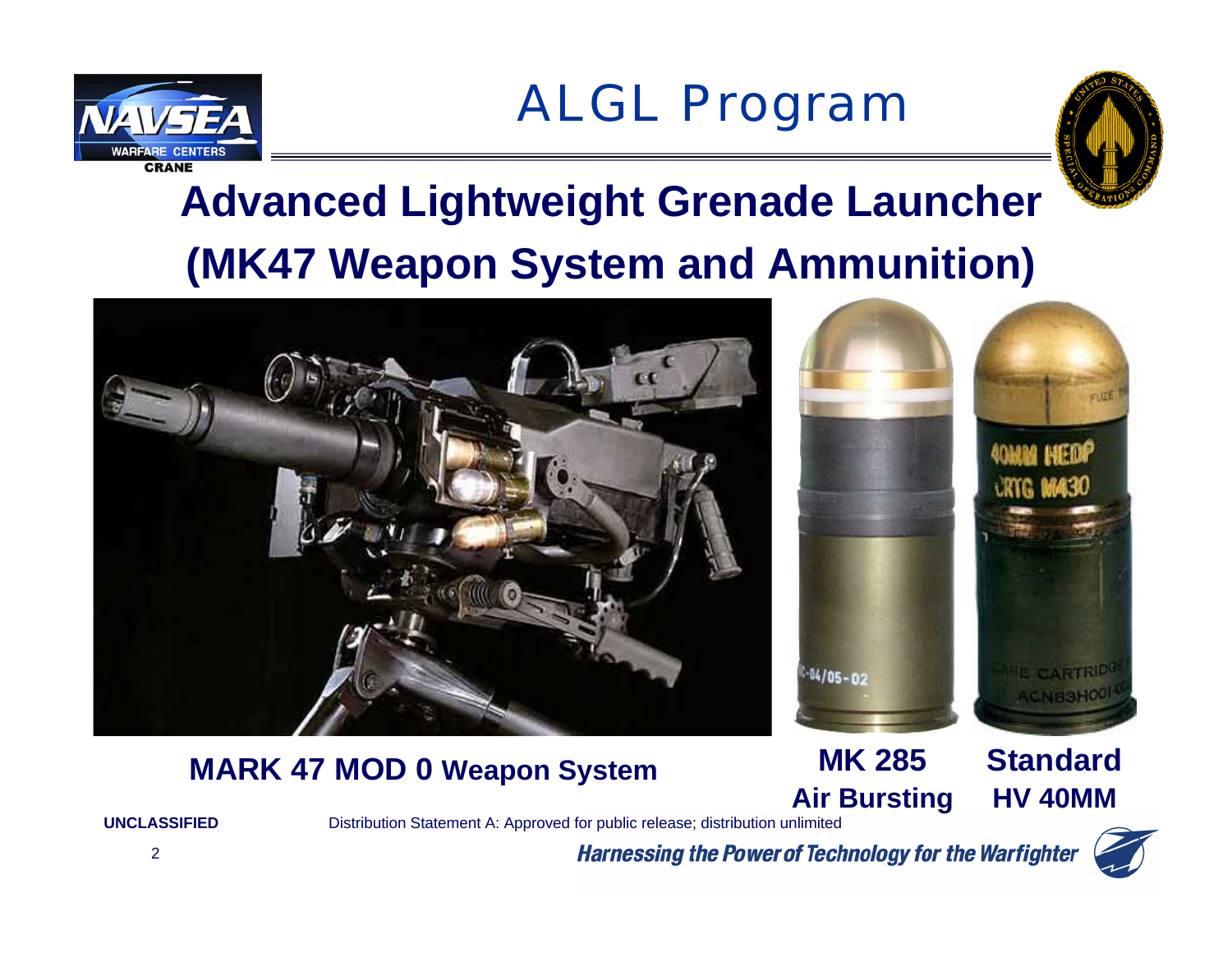



## **ALGL is a USSOCOM Acquisition Program.**

#### Sponsor: Fielded to: Fielded to: Fielded to: USSOCOM PEO-SW USASOC NAVSPECWARCOM





Program Management & Life Cycle Sustainment: NSWC Crane Division



**CRANE** 

Distribution Statement A: Approved for public release; distribution unlimited

**Harnessing the Power of Technology for the Warfighter** 



**UNCLASSIFIED**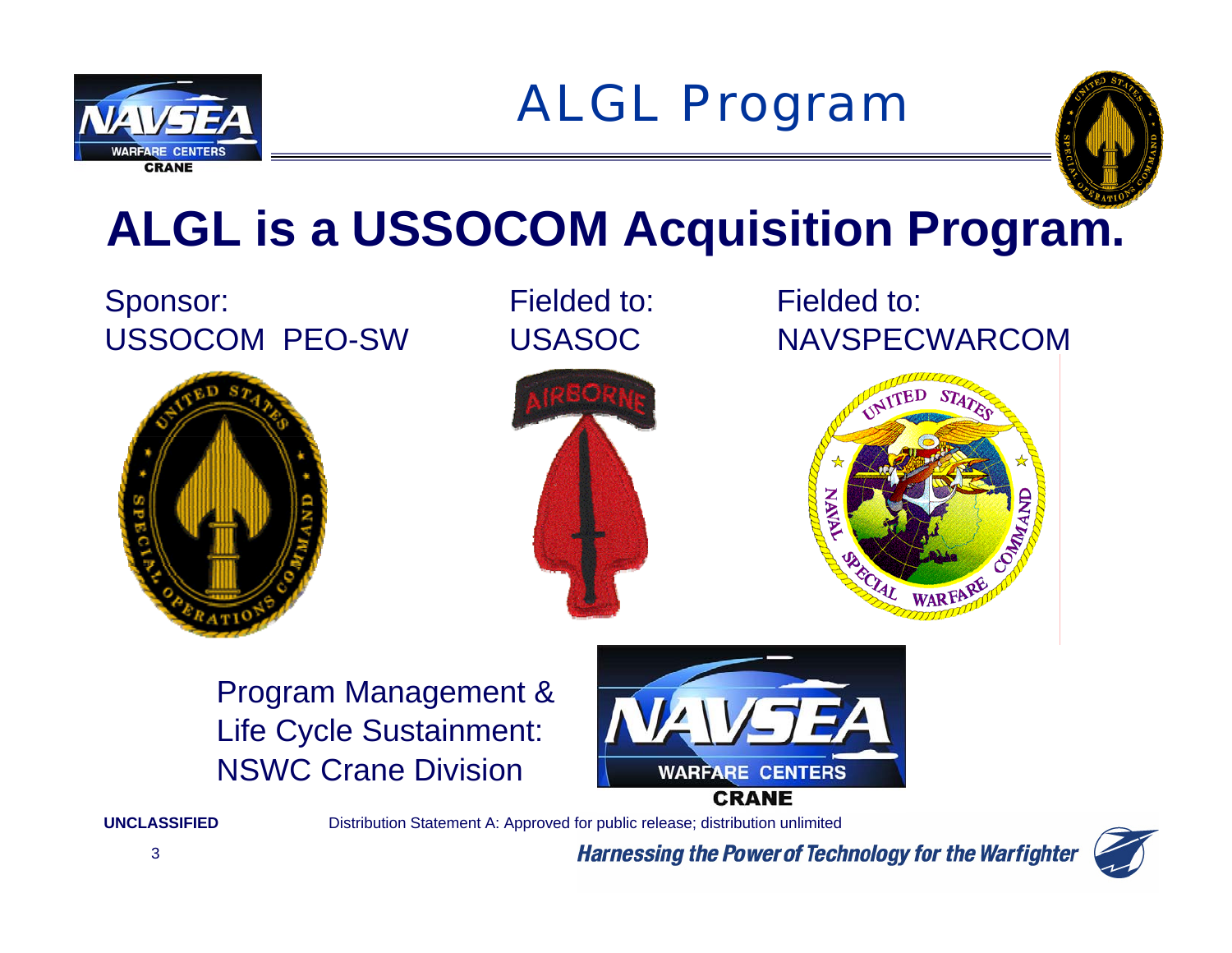



### **ALGL TOPMAP**



**UNCLASSIFIED**

Distribution Statement A: Approved for public release; distribution unlimited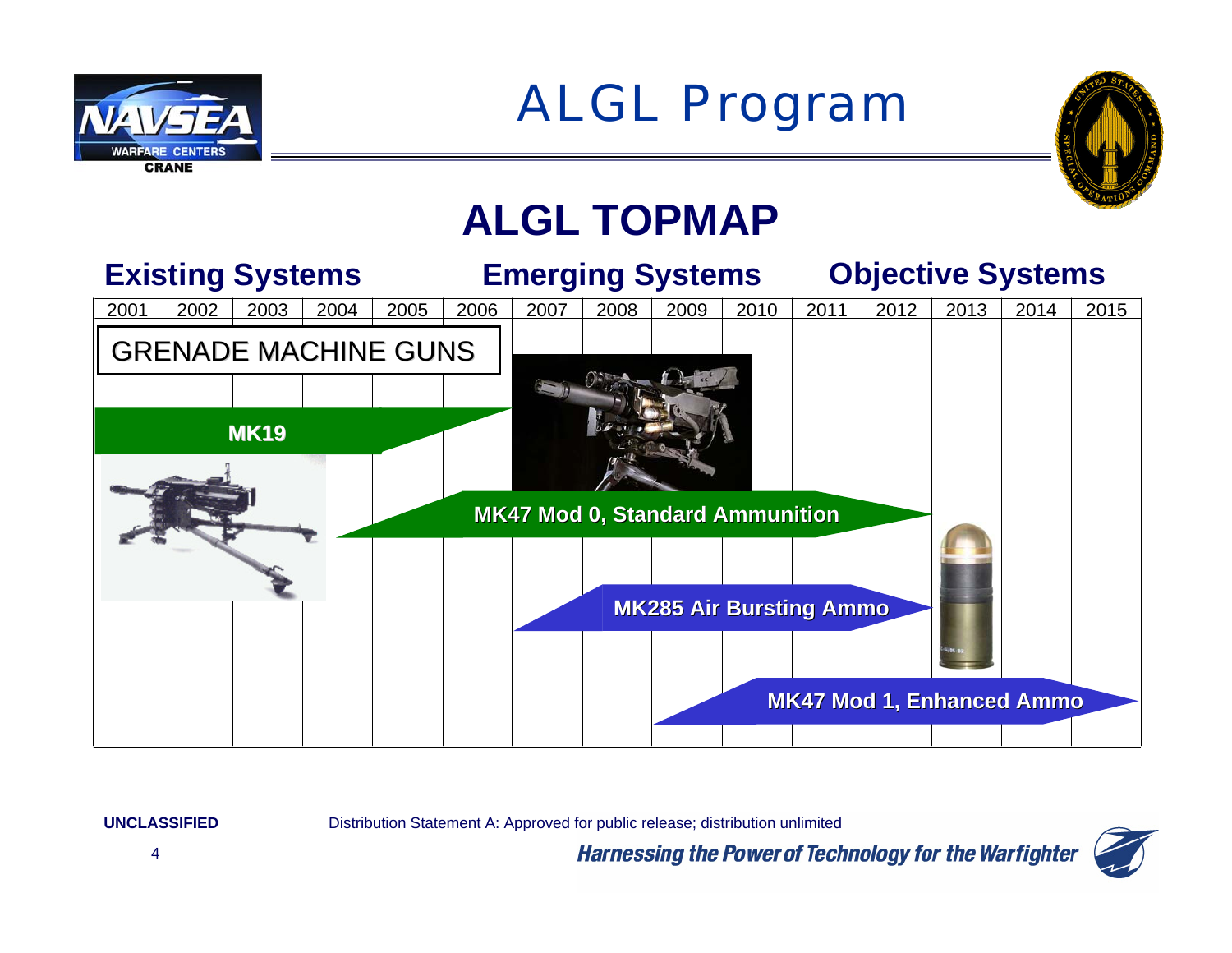







**UNCLASSIFIED**

Distribution Statement A: Approved for public release; distribution unlimited

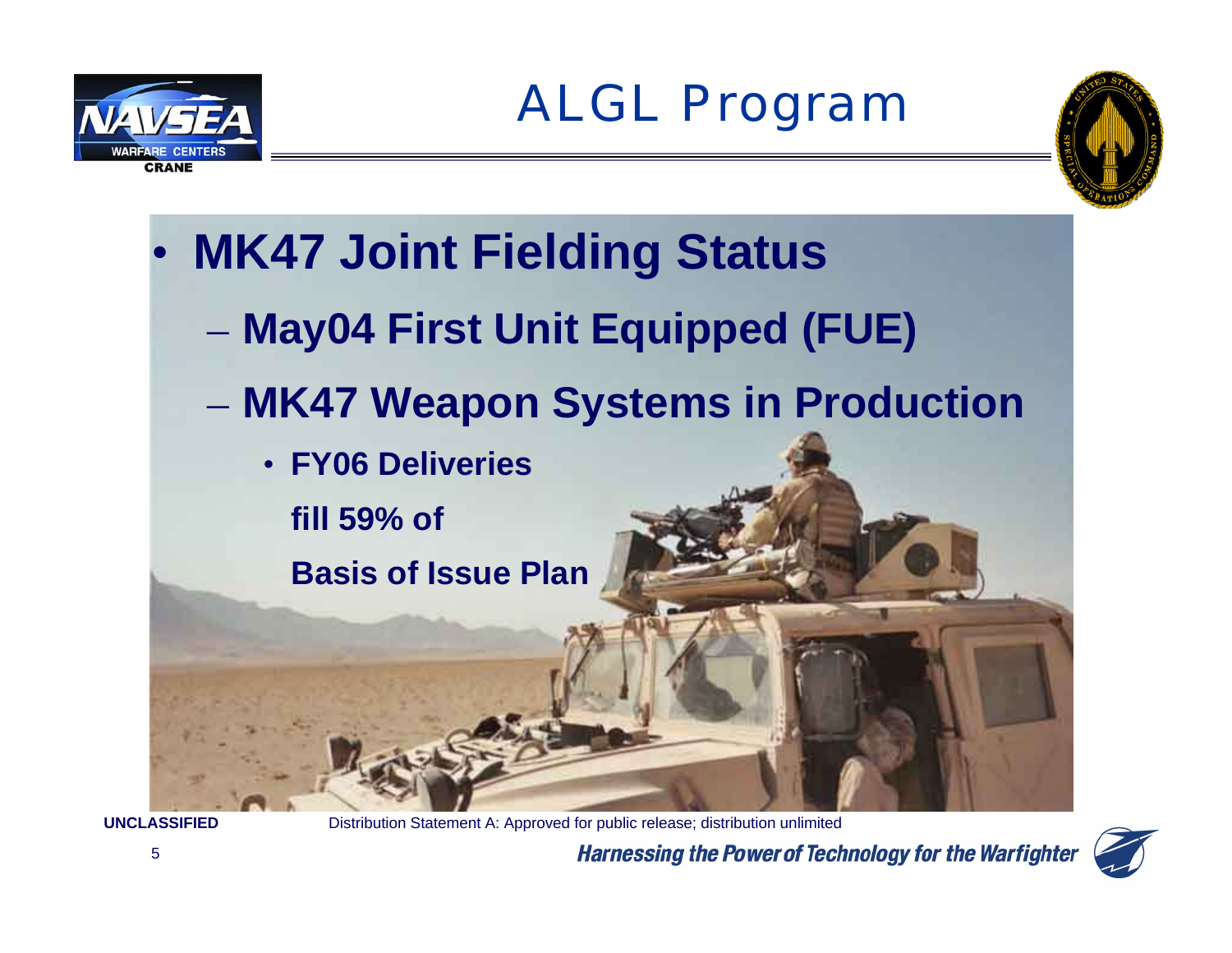



### • **ALGL Overview**

- **MK47 Weapon System**
	- **NATO Nominated Weapon**
	- **Heavy Thermal Weapons Sight (HTWS) Capability**



• **Improved Crew Served Weapons Mount**

**(ICSWM) Foreign Comparative Test Project**

### **MK285 Air Bursting Ammunition**

Distribution Statement A: Approved for public release; distribution unlimited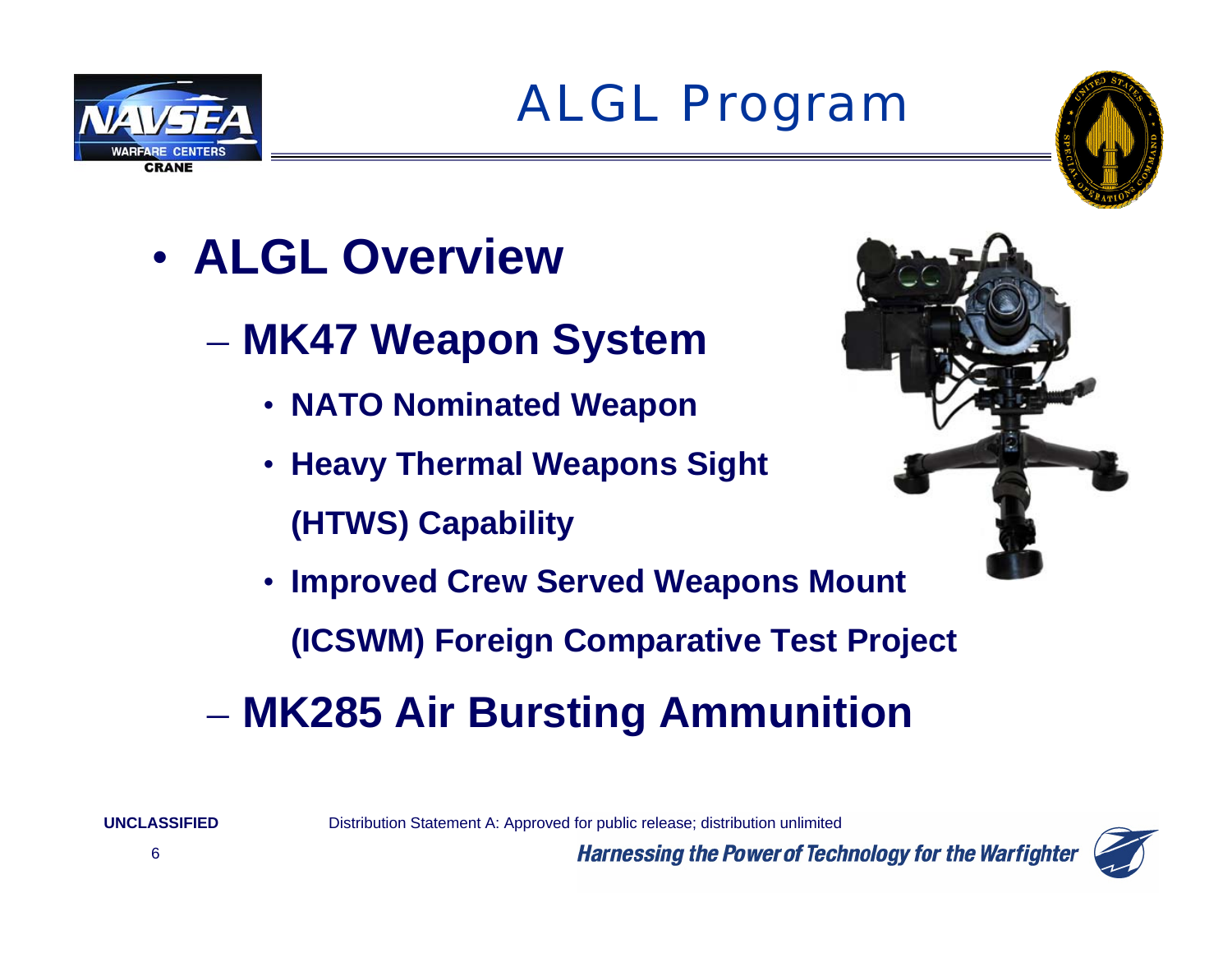



- • **ALGL Subprograms:** 
	- **MK285 Air Bursting 40MM Ammunition**
	- **MK47 NATO Nominated Weapon Support**
		- **3 MK47s to European Regional Test Center**
		- **3 MK47s to North American Regional Test Center**



**UNCLASSIFIED**

 Distribution Statement A: Approved for public release; distribution unlimited **Harnessing the Power of Technology for the Warfighter** 

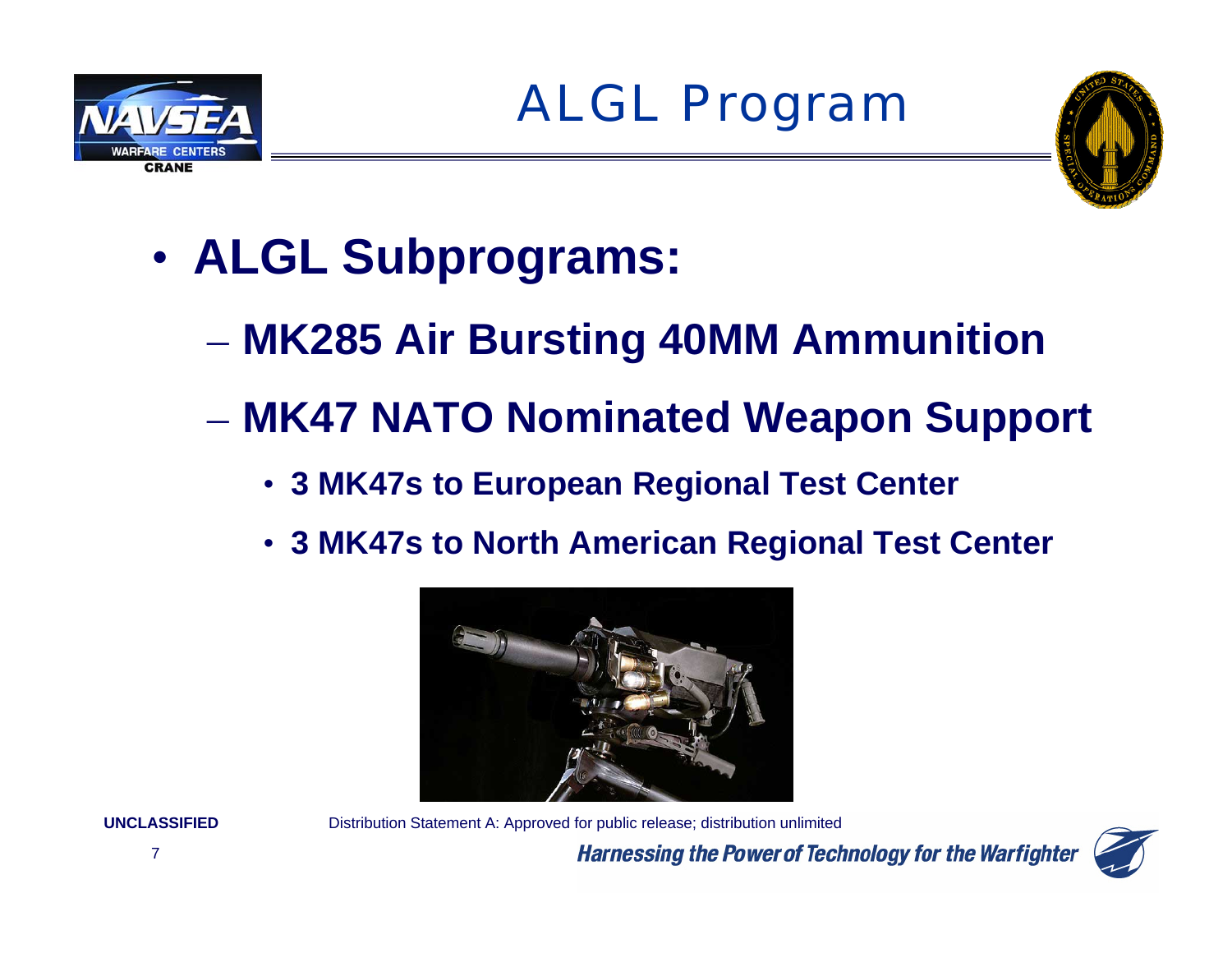



### • **MK47 with AN/PAS-13 HTWS**



**UNCLASSIFIED**

Distribution Statement A: Approved for public release; distribution unlimited

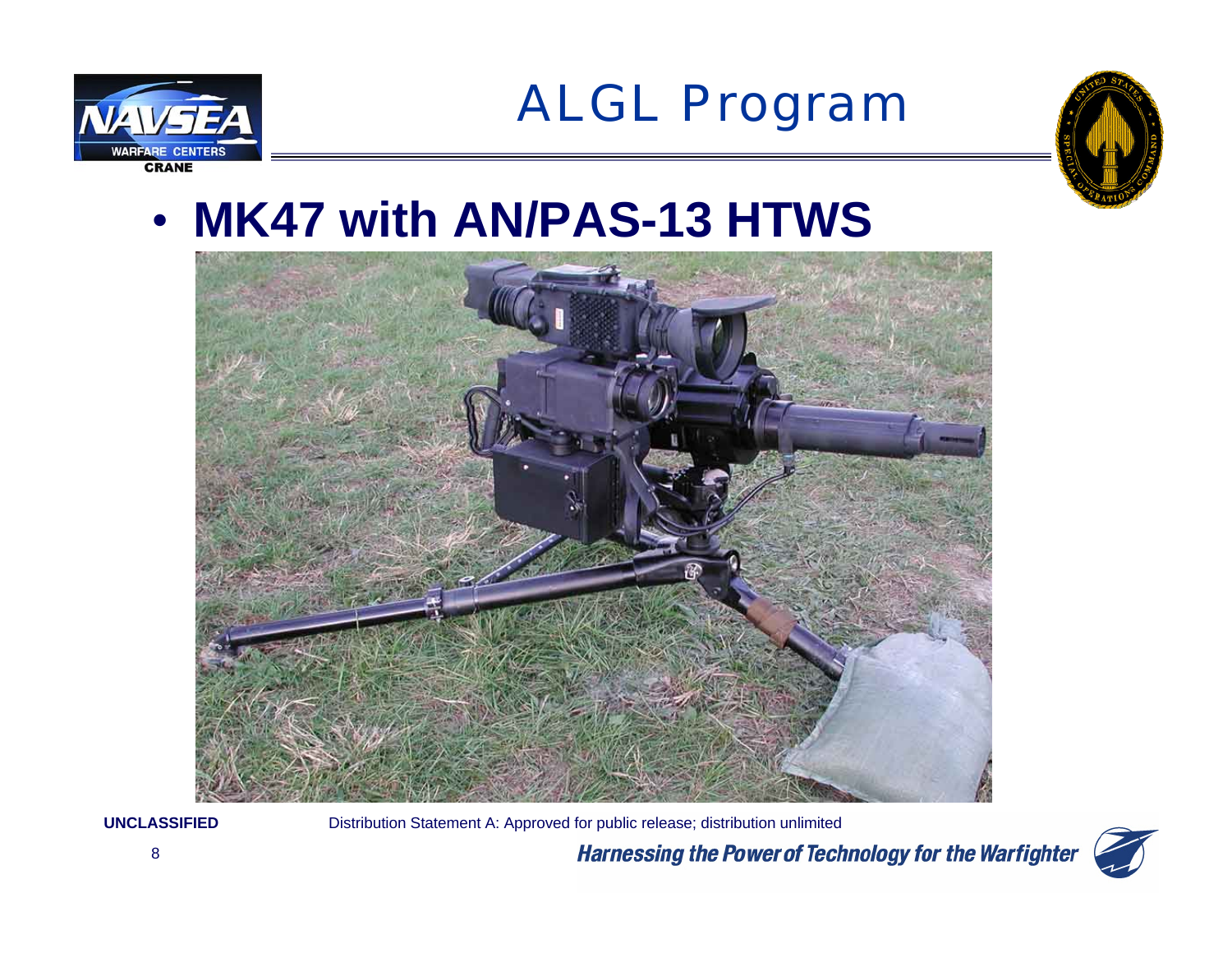



- • **Foreign Comparative Test (FCT)**
	- **Improved Crew Served Weapons Mount (ICSWM) Project**
		- **FY06 new start**
		- **ICSWM – "soft mount" for MK47 machine gun**
		- **Full and Open Competition**
		- **Source Selection process goal 4QFY06**

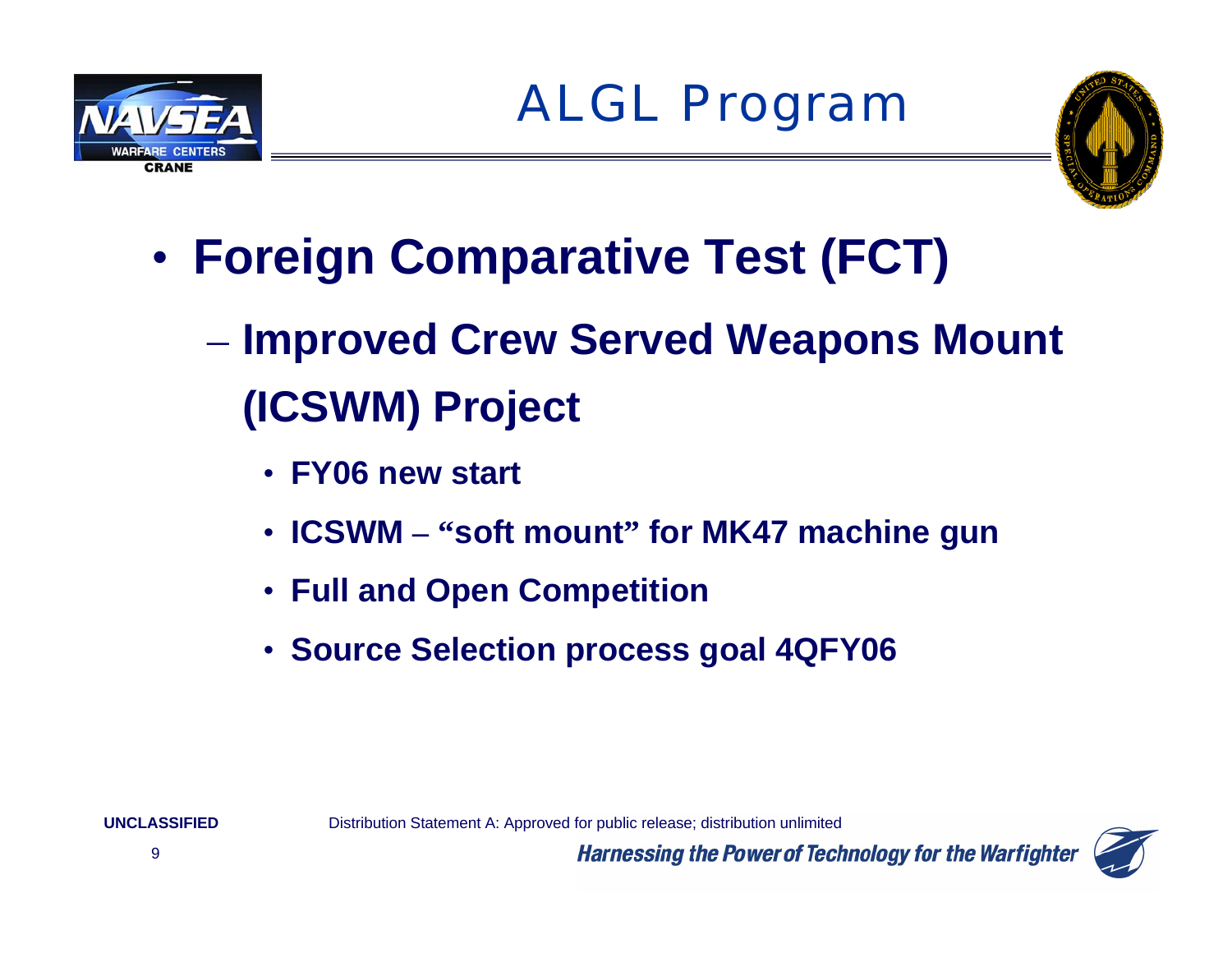





**SIGHT: DESIGNED IN CANADA, IMPROVED AND MANUFACTURED BY RAYTHEON IN THE U.S.** 

**MK47 WEAPON SYSTEM: DESIGNED AND INTEGRATED BY GENERAL DYNAMICS ARMAMENT AND TECHNICAL PRODUCTS (GDATP) IN THE U.S.** 



**FUZE: DESIGNED BYBOFORS IN SWEDEN, S&A: MANUFACTURED BYMTH IN SWITZERLAND**

**40 MM PROJECTILE: DESIGNED BYDIEHL IN GERMANY**

**40 MM CARTRIDGE CASE: DESIGNED BYNICO IN GERMANY**

**MK285 AMMUNITION: INTEGRATED BYNAMMO IN NORWAY**

**UNCLASSIFIED**

Distribution Statement A: Approved for public release; distribution unlimited

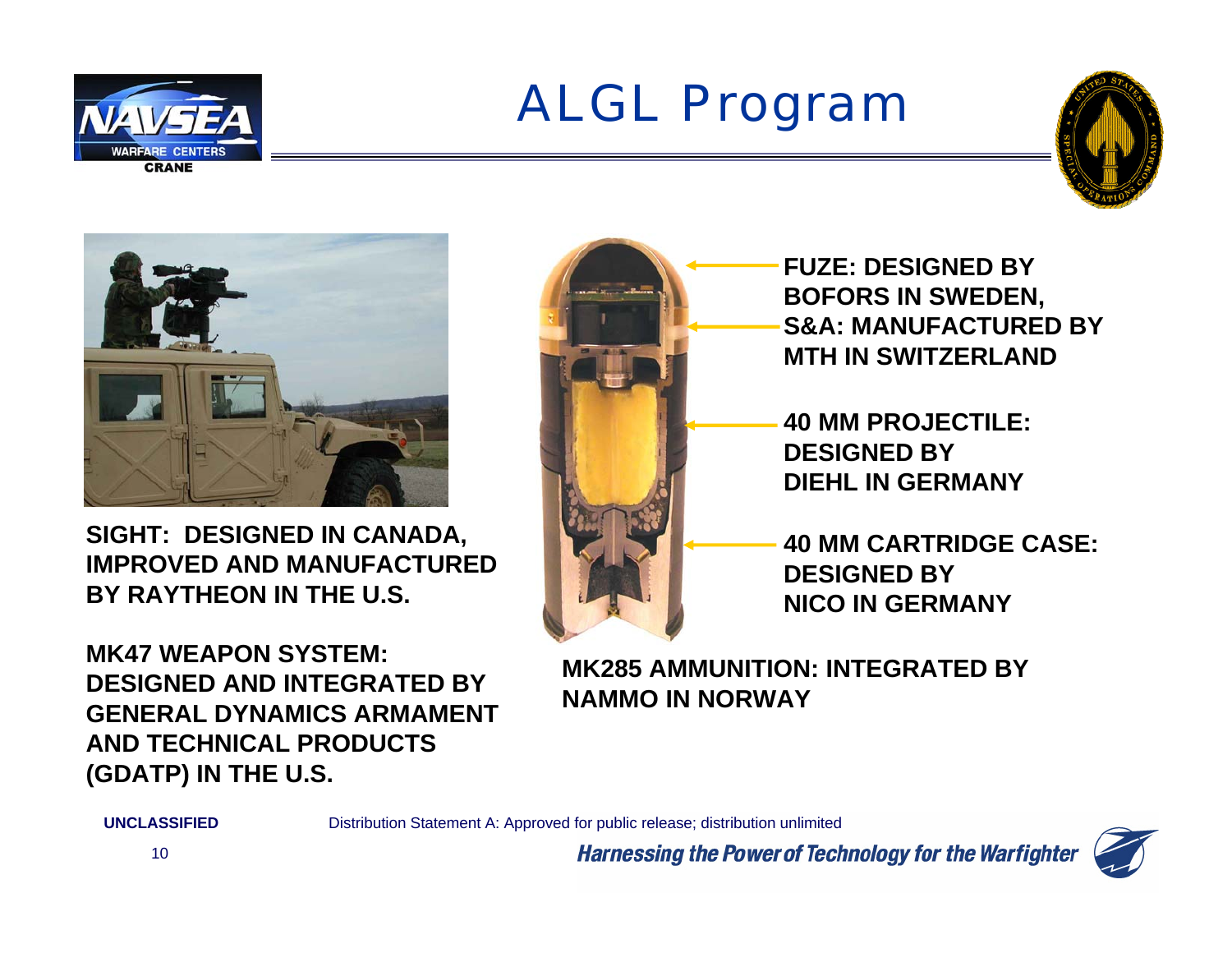



### **Air-bursting ammunition for ALGL**



**MARK 285 MOD 0** 

**PROGRAMMABLE FUZEMARK 438 MOD 0**

**SAFETY AND ARMING DEVICE MARK 91 MOD 0**

**CARTRIDGE INSENSITIVE MUNITIONS EXPLOSIVE FILL**

> **PRE-FORMED FRAGMENTSINCREASE LETHALITY**

#### **LOW DISPERSION DESIGN**

**Harnessing the Power of Technology for the Warfighter** 

**UNCLASSIFIED**

Distribution Statement A: Approved for public release; distribution unlimited

11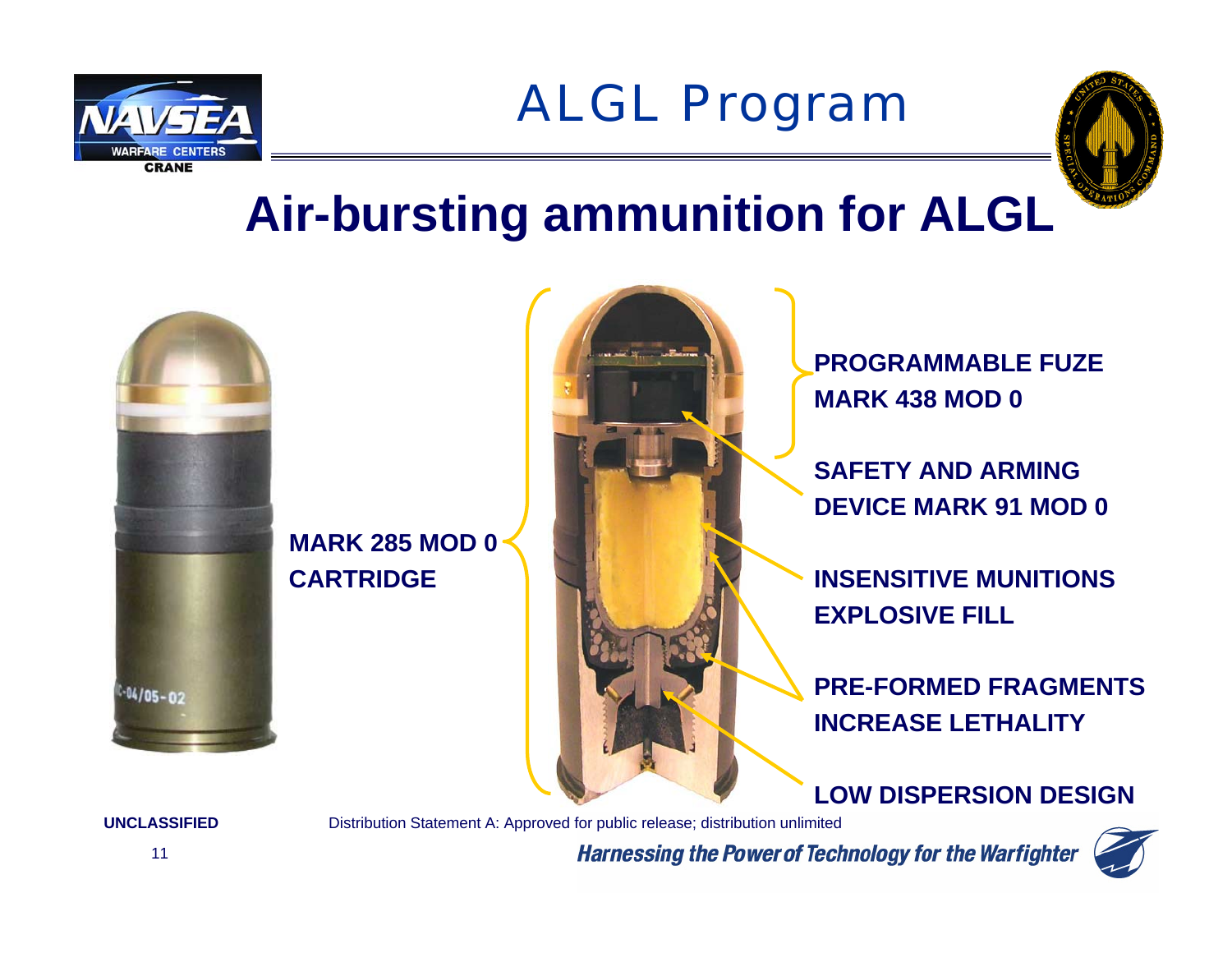



- **MK438 fuze**
	- **Fuze set in chamber as hammer falls**
	- **Mechanical Safe & Arming (S&A)** 
		- **2 independent safety locks, setback and spin**
	- **MERCMECH improvements**
		- **Improved S&A support**
		- **Redundant circuitry**
		- **No on-board battery required**

Distribution Statement A: Approved for public release; distribution unlimited

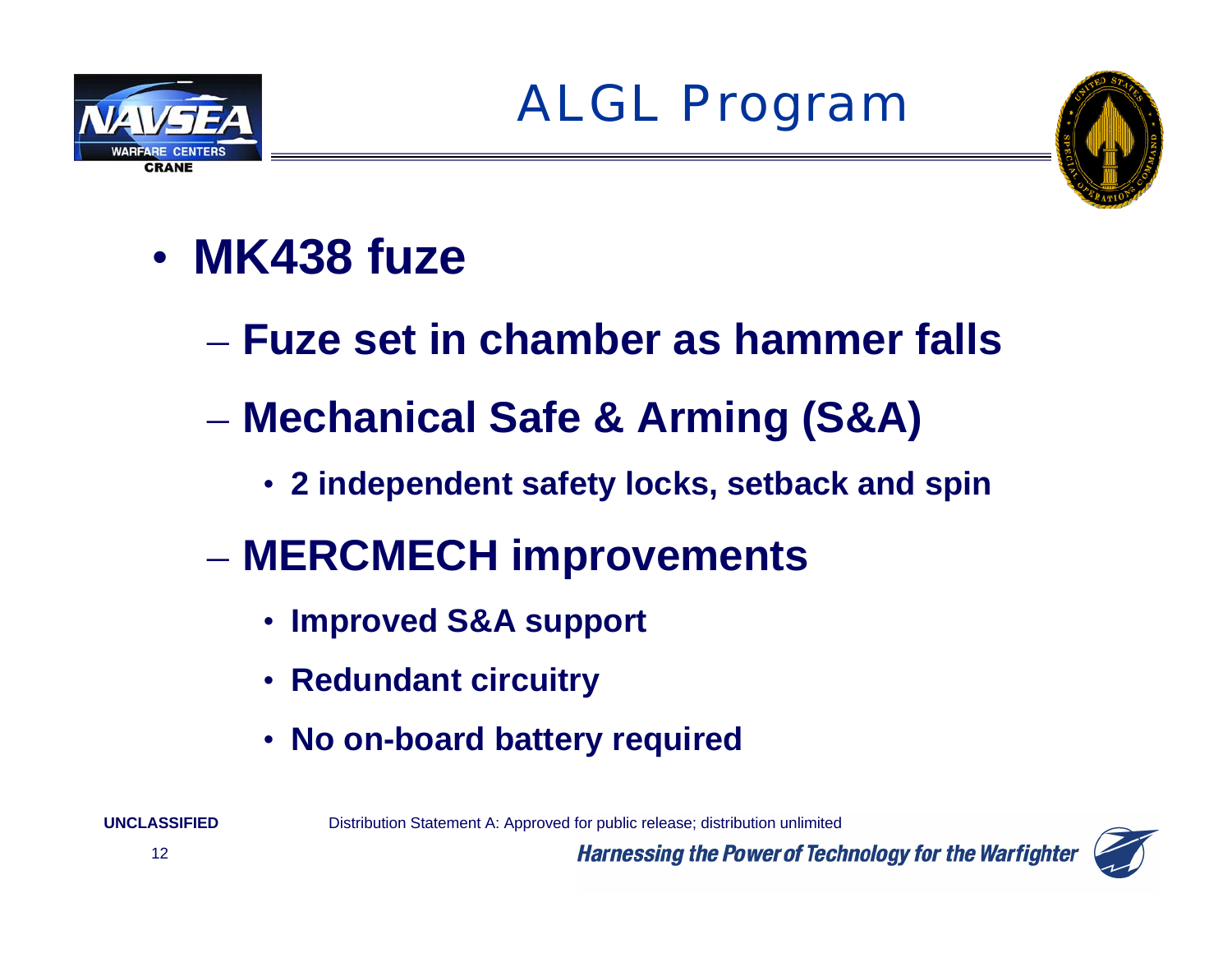





## • **MK285 function modes:**

- **Point Detonating**
	- **function on impact, 18 - 40M S&A arming distance**

### – **Airburst**

- **Fire control sends power and time information**
- **set range 100-1800 meters**
- **Safe Separation Distance 58 meters**
- **Self Destruct**
	- **functions approximately 18 seconds after launch**

Distribution Statement A: Approved for public release; distribution unlimited

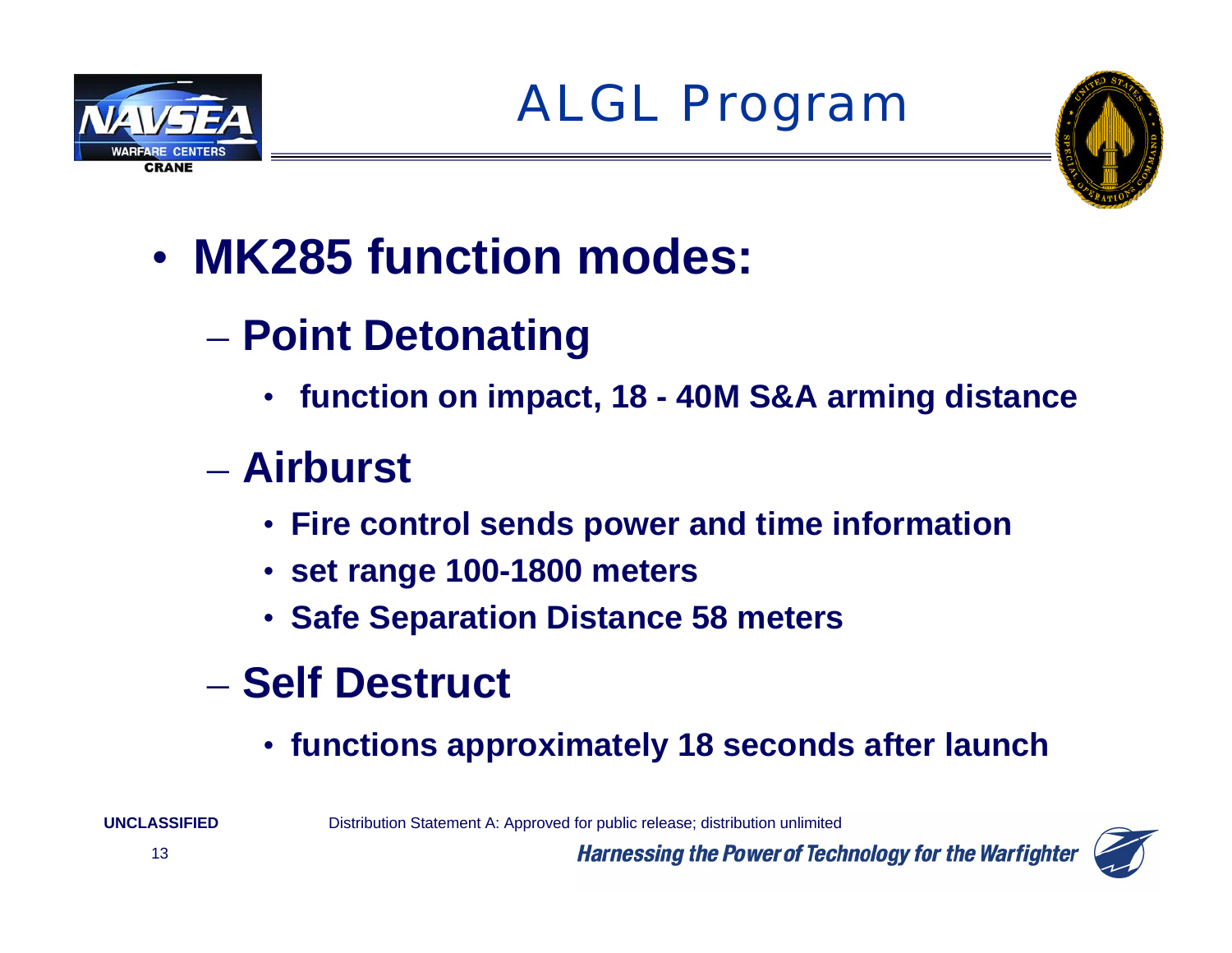



| <b>INSENSITIVE MUNITIONS (IM) TEST RESULTS/ASSESSMENTS</b> |                                       |                                       |                                |                                      |                          |            |
|------------------------------------------------------------|---------------------------------------|---------------------------------------|--------------------------------|--------------------------------------|--------------------------|------------|
|                                                            | <b>FCO</b>                            | <b>SCO</b>                            | BI                             | FI                                   | <b>SD</b>                | <b>SCJ</b> |
| MK 285<br>Cartridge                                        | <b>Type IV</b><br><b>Deflagration</b> | <b>Type IV</b><br><b>Deflagration</b> | Type VI.<br><b>No Reaction</b> | <b>Type VI</b><br><b>No Reaction</b> | Type III.<br><b>Pass</b> | (Fail)     |

- **Fast Cook Off (FCO)**
- **Slow Cook Off (SCO)**
- **Bullet Impact (BI)**
- **Fragment Impact (FI)**
- **Sympathetic Detonation (SD)**
- **Shaped Charge Jet (SCJ)**

Distribution Statement A: Approved for public release; distribution unlimited

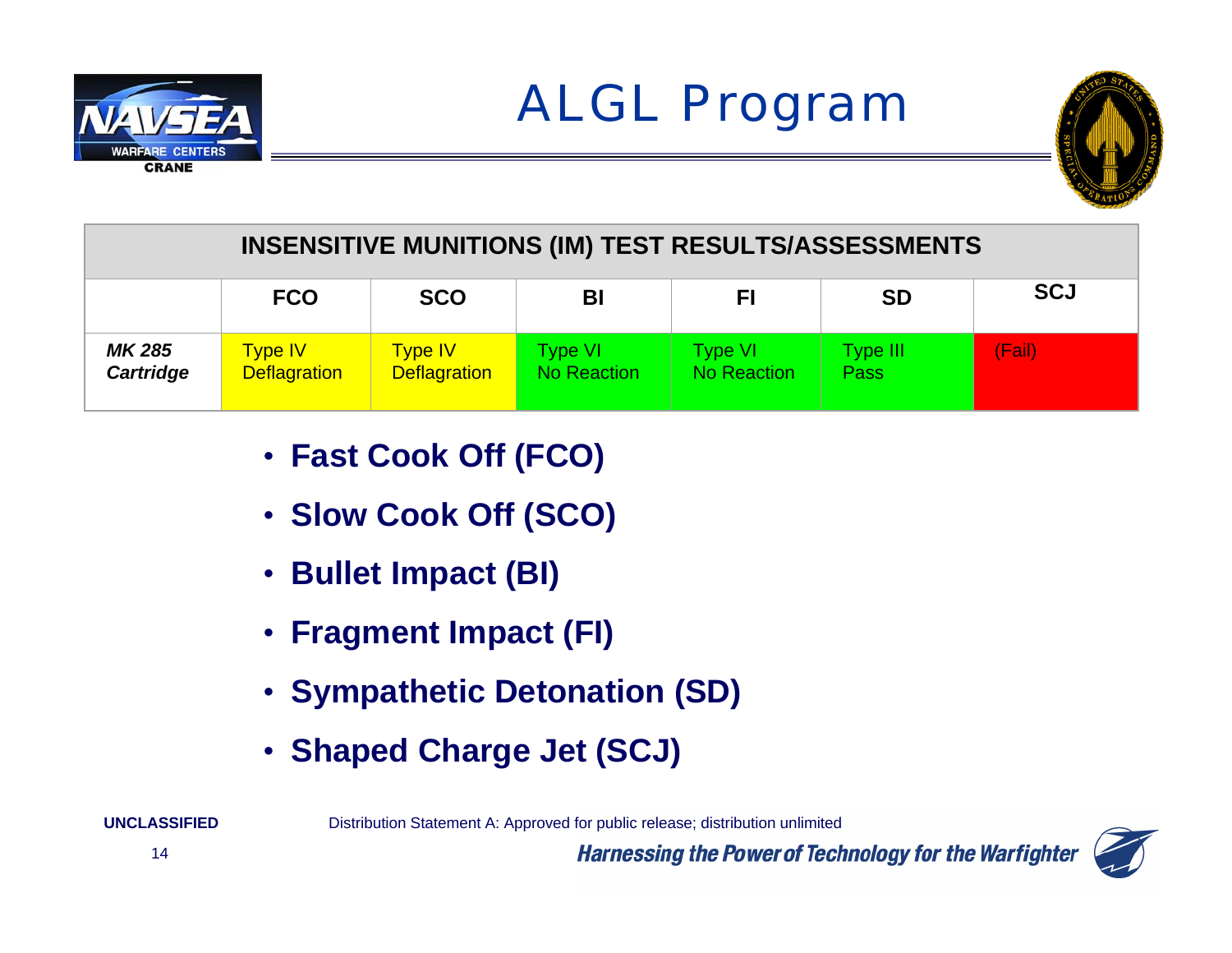



## **IM TESTING**

- $\bullet$  **IM tests passed:**
	- **Bullet Impact (BI)**
		- **Type VI No Reaction = Pass**
	- **Fragment Impact (FI)**
		- **Type VI No Reaction = Pass**
	- **Sympathetic Detonation (SD)** 
		- **Type III Reaction = Pass**

Distribution Statement A: Approved for public release; distribution unlimited



**UNCLASSIFIED**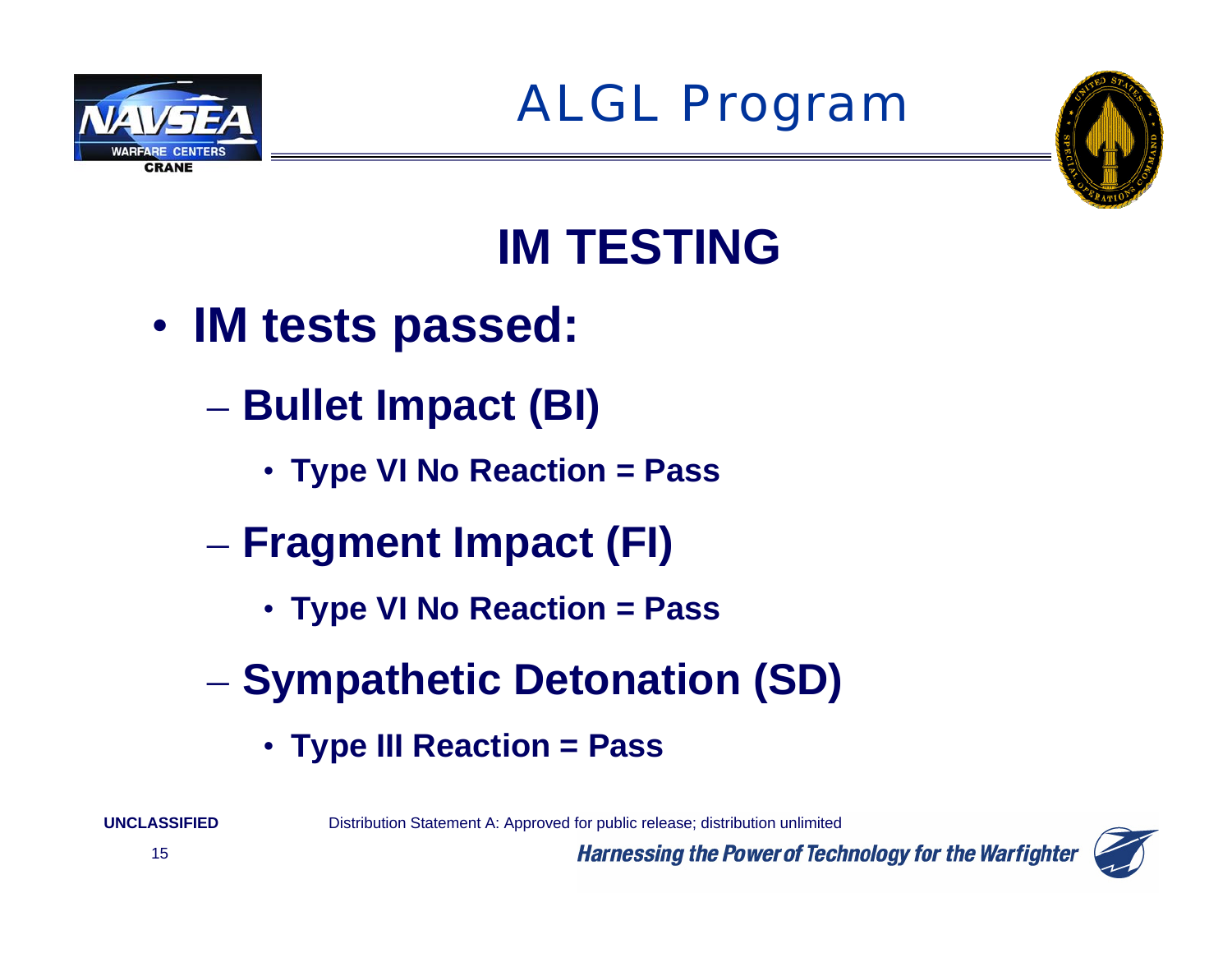





## **IM TESTING (continued)**

- $\bullet$  **IM Tests; not passed, waiver required:** 
	- **Fast Cook Off (FCO)**
		- **Type IV Deflagration reaction, fragments projected**
		- **Type V Burning reaction would pass**
	- **Slow Cook Off (SCO)**
		- **Type IV Deflagration reaction, fragments projected**

**Harnessing the Power of Technology for the Warfighter** 

• **Type V Burning reaction would pass**

Distribution Statement A: Approved for public release; distribution unlimited

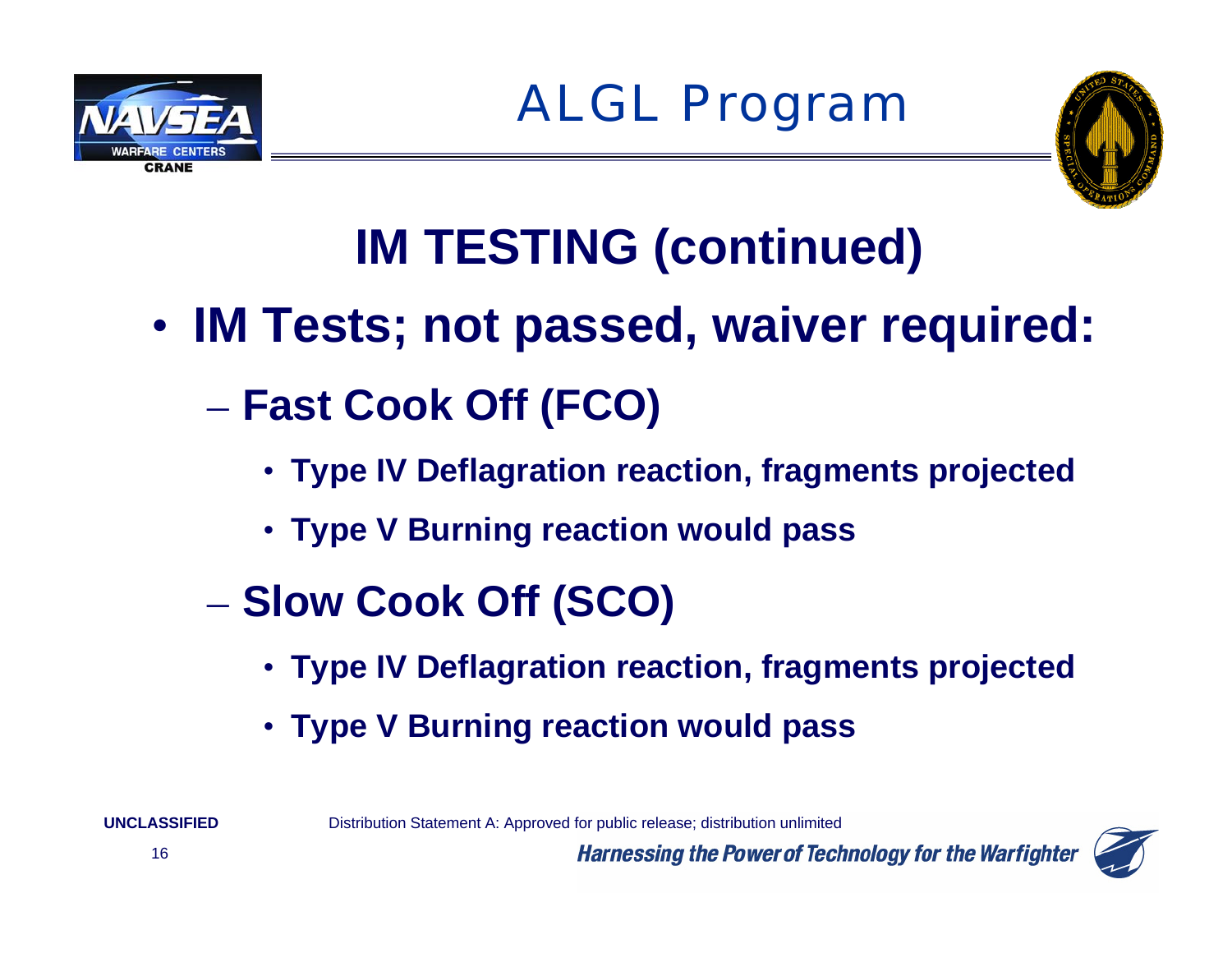



## **IM TESTING (continued)**

- $\bullet$  **IM Tests; failed, by analysis:** 
	- **Shaped Charge Jet (SCJ)**
		- **(Fail) – determined by analysis**

**UNCLASSIFIED**

Distribution Statement A: Approved for public release; distribution unlimited

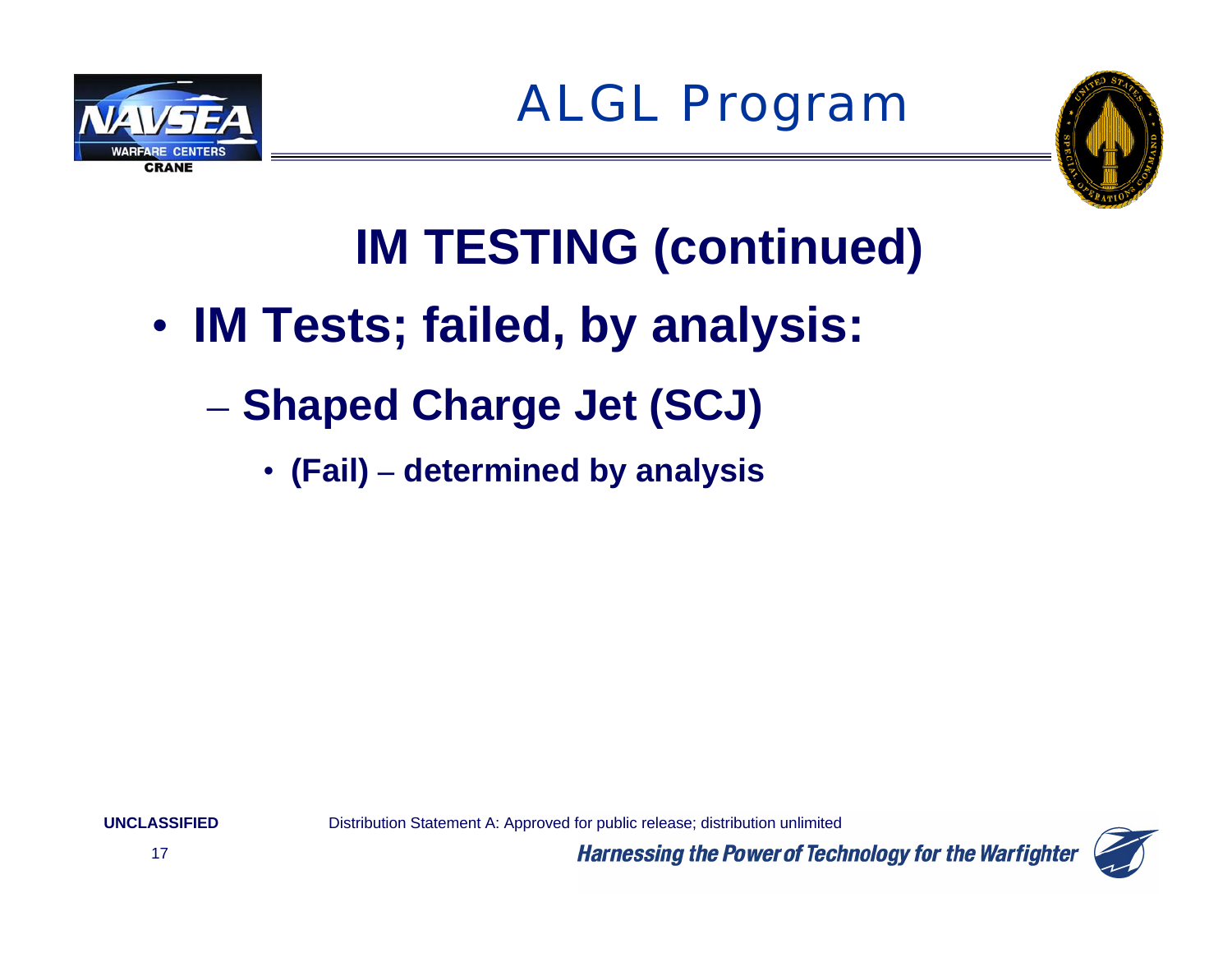



## **IM WAY AHEAD**

- $\bullet$  **IM Waiver & Strategic Plan**
	- **FY07 Strategic Plan**
		- **MK285 IM Waiver**
		- **MK285 on High Priority List**
		- **Funded Plan of Action & Milestones (POA&M) for IM Mitigation Effort**

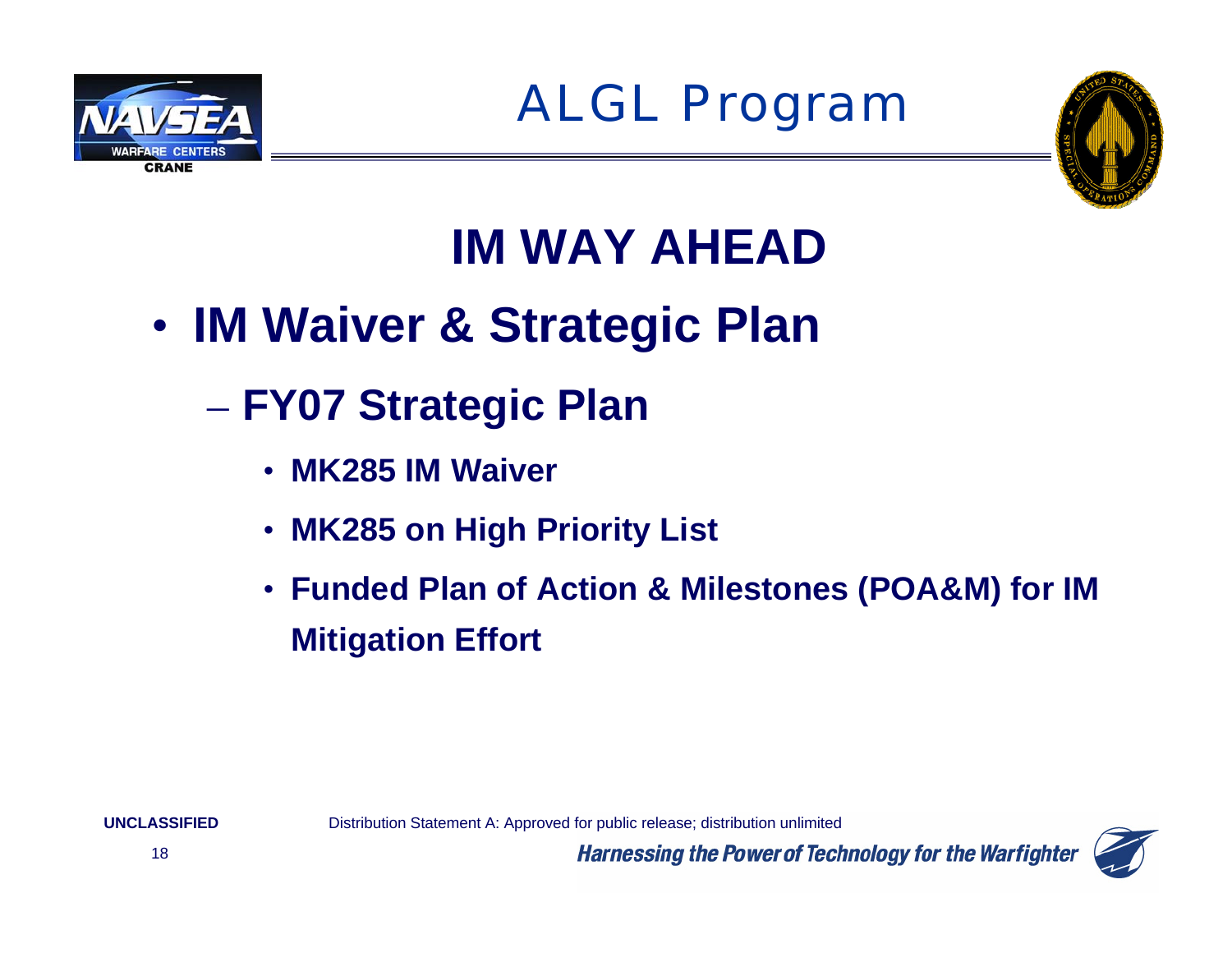



## **IM WAY AHEAD (continued)**

- $\bullet$  **IM Mitigation Efforts:** 
	- **MK285 POA&M, FY07-08**
	- **Test PA120 Container Modifications**
		- **Vent Overpressure**
		- **Reinforcement**
	- **Goal is Type V Burning Reaction for:** 
		- **Fast Cook Off (FCO)**
		- **Slow Cook Off (SCO)**

Distribution Statement A: Approved for public release; distribution unlimited

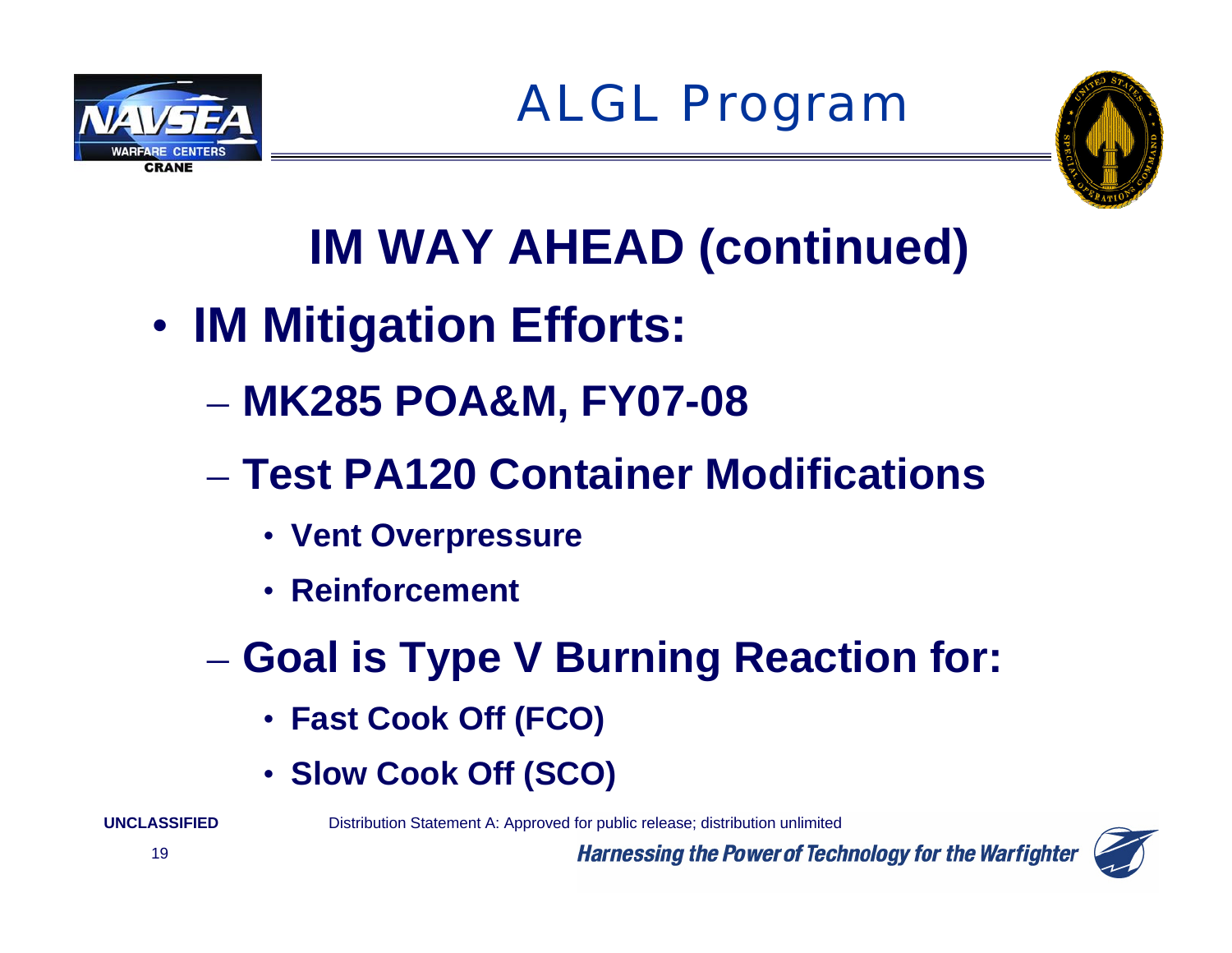





- • **MK285 Airburst Ammunition Testing**
	- **NAMMO Internal Qualification Tests**
	- **Contractor System Integration Testing**
	- **Government Qualification Test at NAMMO**
	- **Government Qualification Testing in US**
- $\bullet$ **First Unit Equipped (FUE) plan 4QFY07**

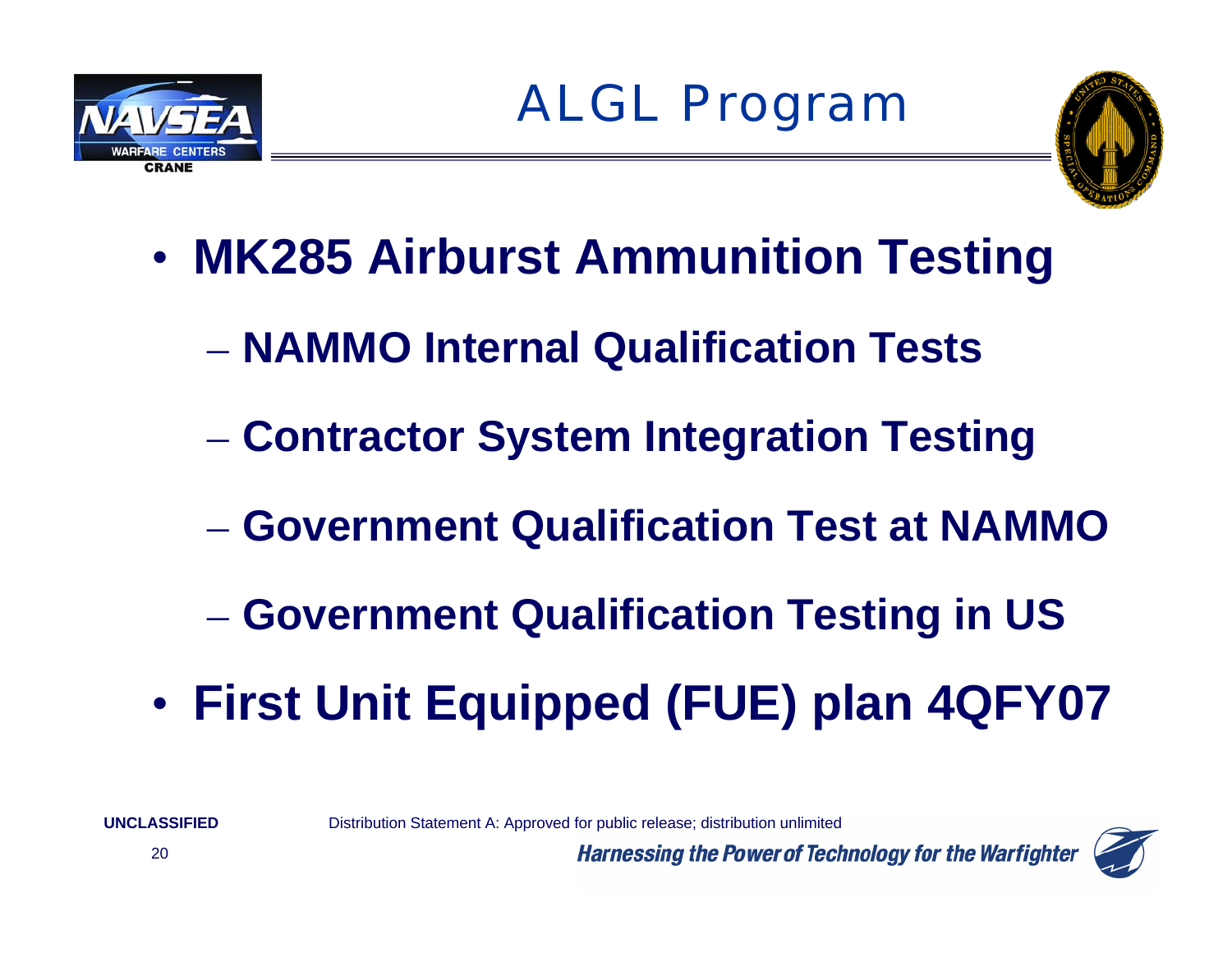



## • **MK285 Ammunition**



**UNCLASSIFIED**

Distribution Statement A: Approved for public release; distribution unlimited

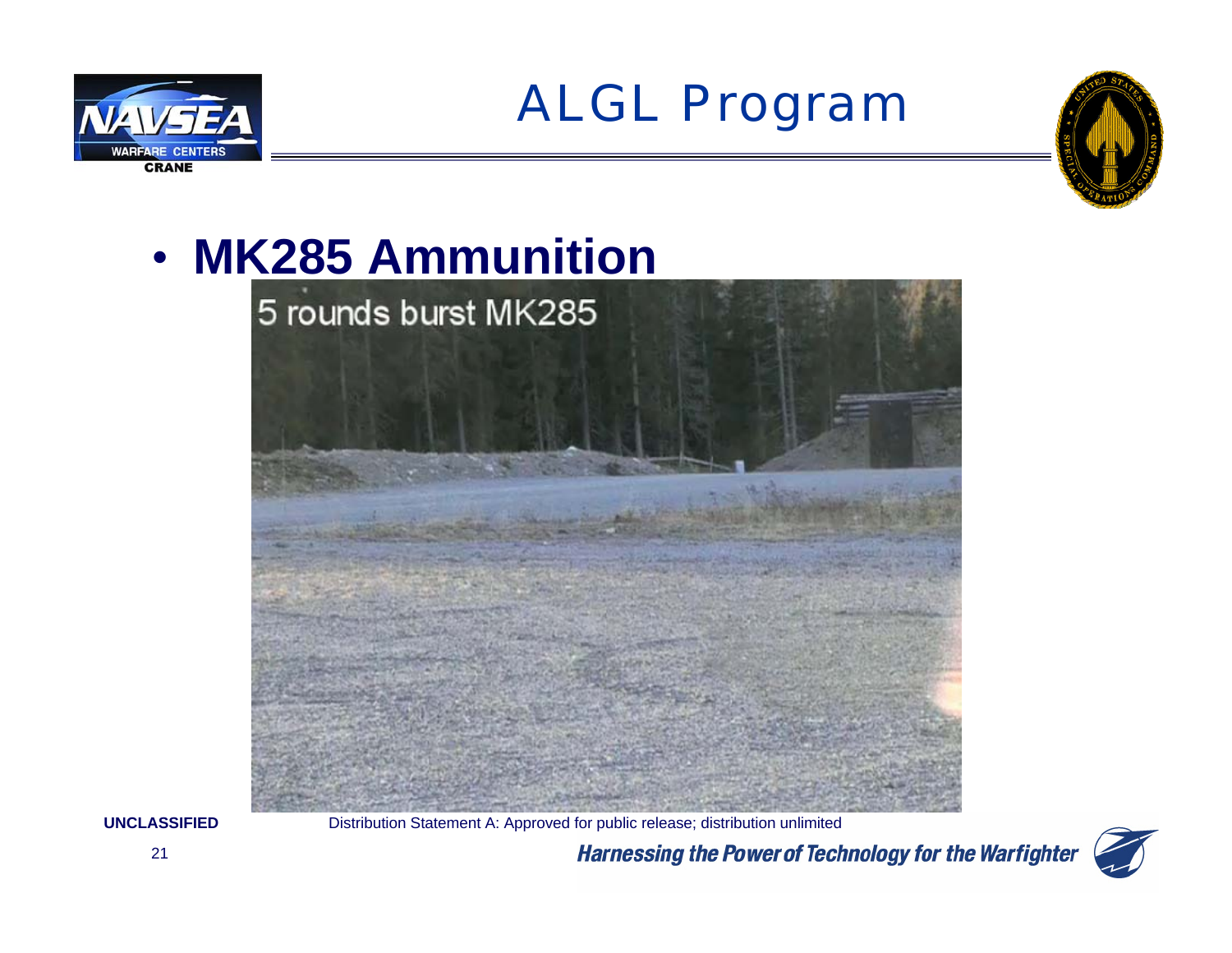



### • **MK285 Ammunition**



#### **UNCLASSIFIED**

Distribution Statement A: Approved for public release; distribution unlimited

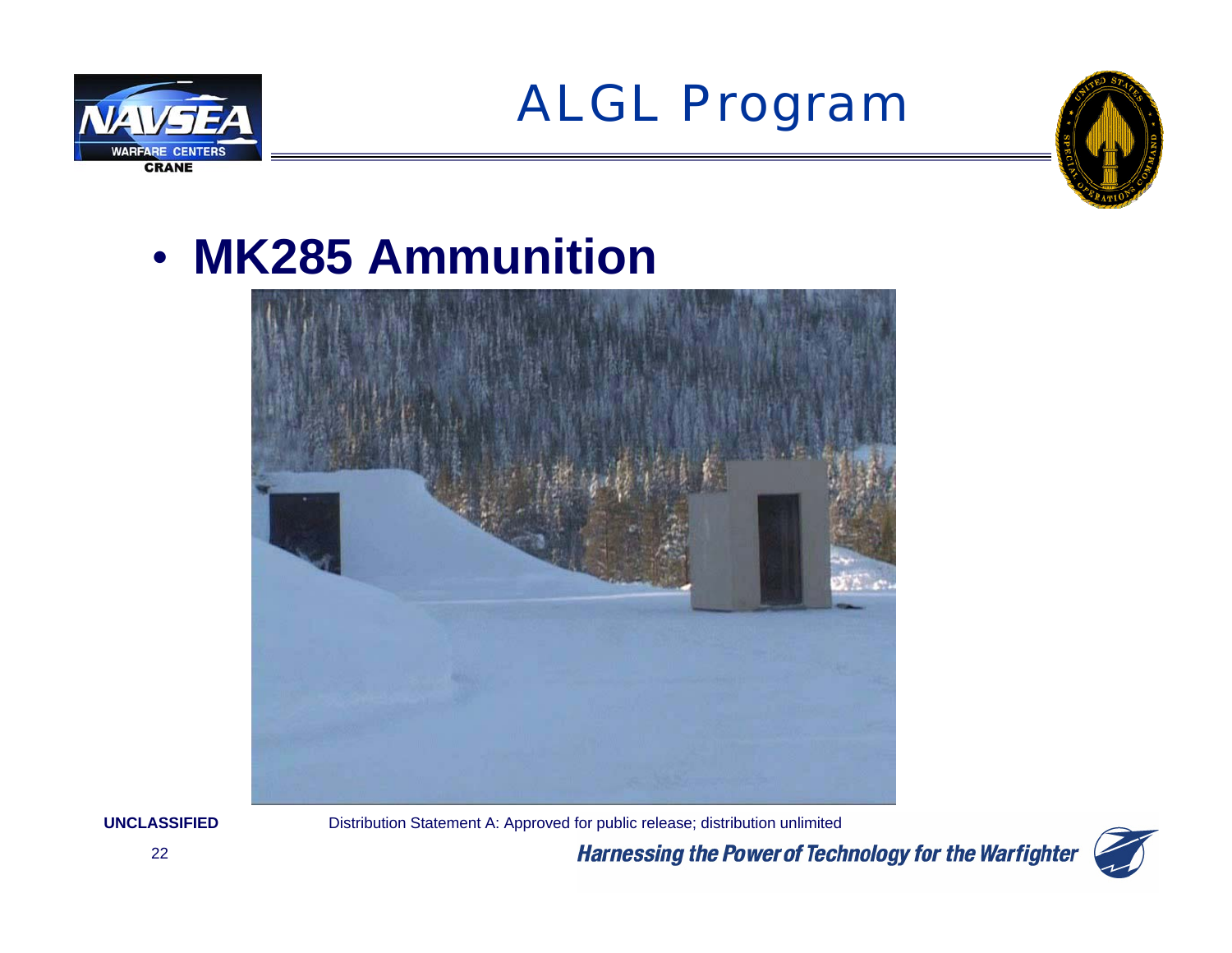



### • **MK285 Ammunition**



**UNCLASSIFIED**

Distribution Statement A: Approved for public release; distribution unlimited

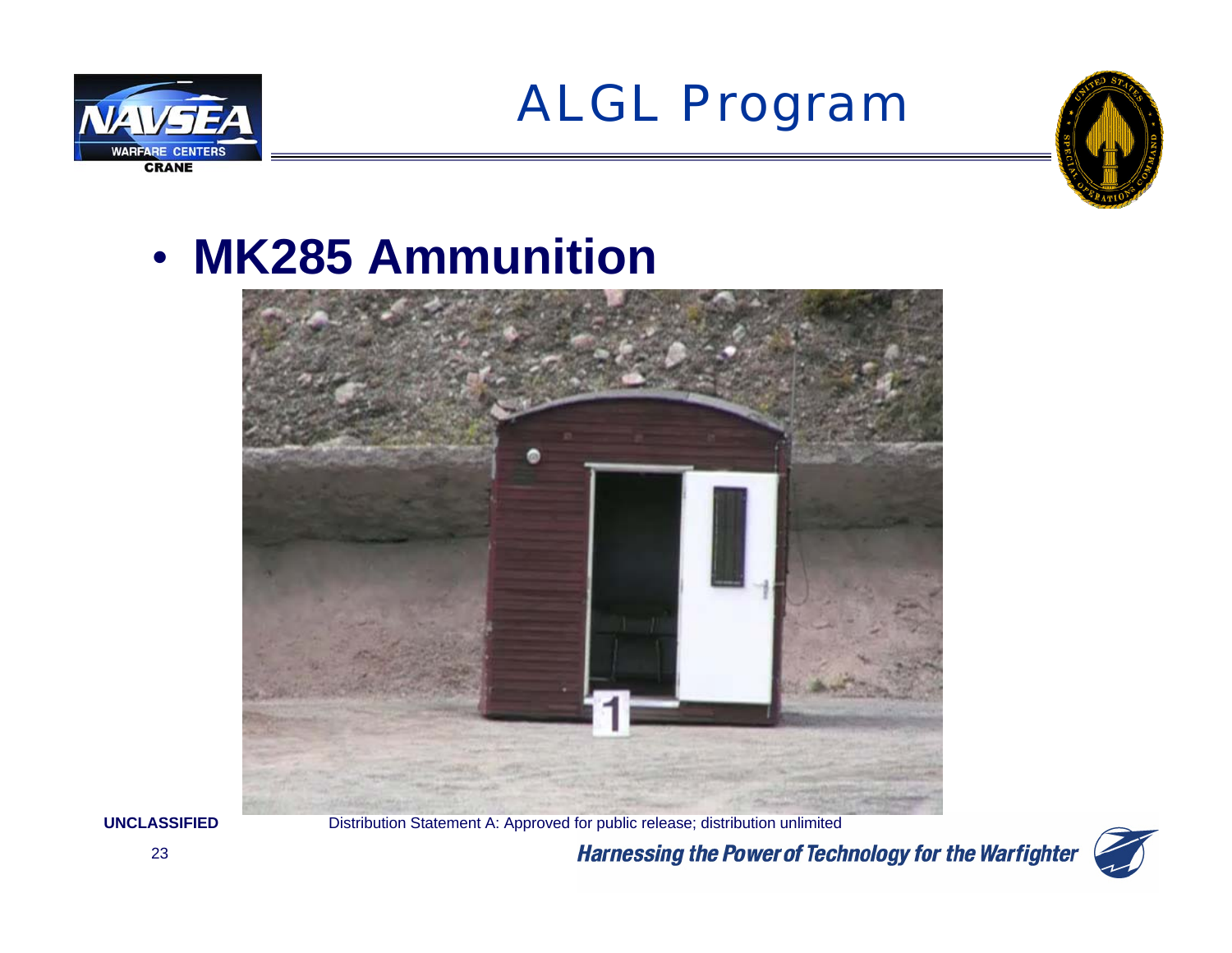





•**Objective 40mm Airburst Family:**

- **MK285 Airburst** 
	- **Pre-fragmented Programmable High Explosive PPHE**
- **M430 HEDP PIP**
	- **ALGL Programmable High Explosive Dual Purpose**

**Harnessing the Power of Technology for the Warfighter** 

- **After-armor Incendiary Effect**
- **Programmable Training Round**
	- **Visible Airburst Signature**

Distribution Statement A: Approved for public release; distribution unlimited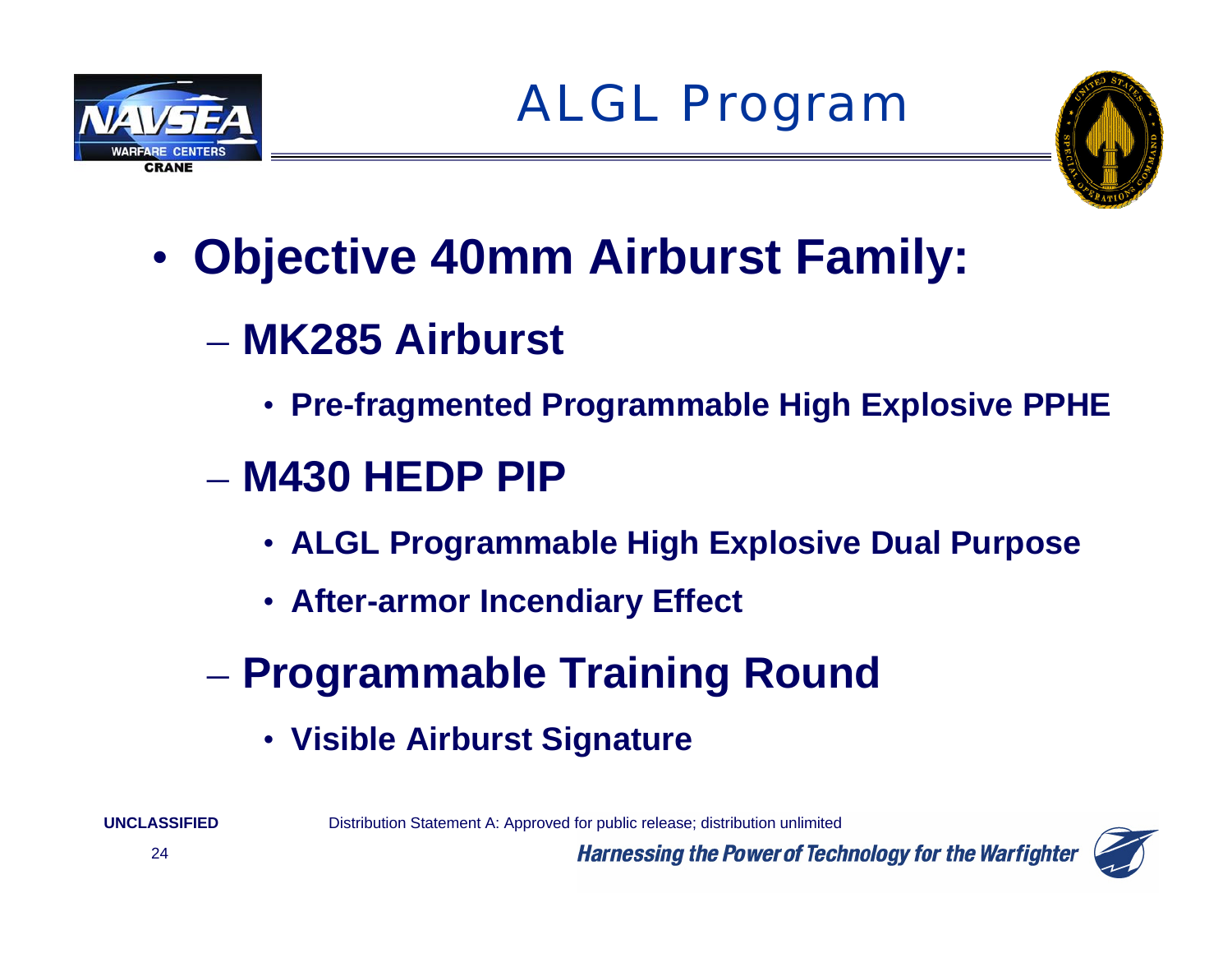

- • **MK47 Weapon System:**
	- **Ground or Vehicle Mounted**



- **Automatic 40mm Grenade Launcher**
- **Day/night Fire Control**
- **Uses Standard 40mm Ammunition**
- $\bullet$  **Objective MK285 Airburst Ammunition Effective Against Targets in Defilade**

Distribution Statement A: Approved for public release; distribution unlimited



**CRANE**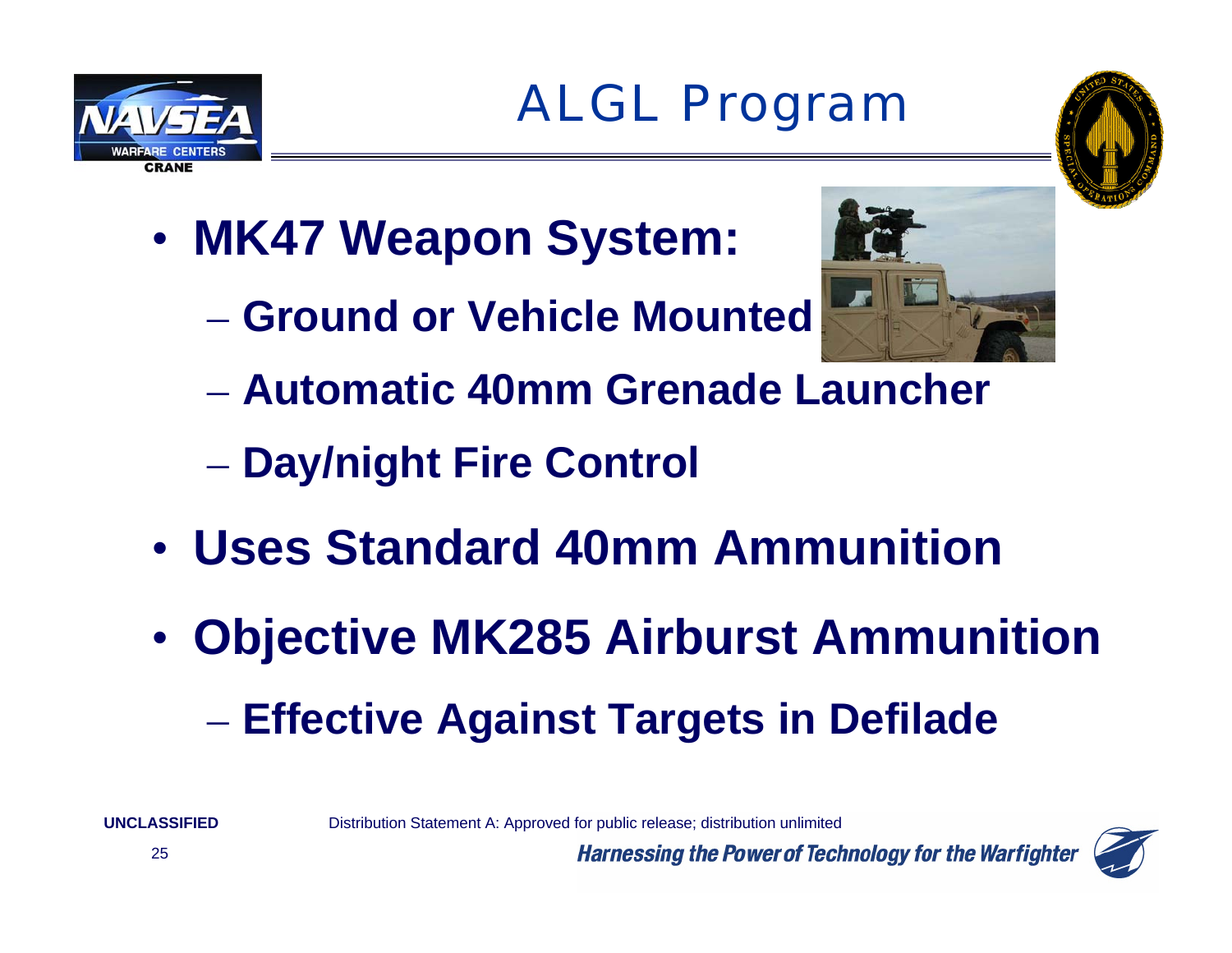



### **Advanced Lightweight Grenade Launcher**



**UNCLASSIFIED**

Distribution Statement A: Approved for public release; distribution unlimited